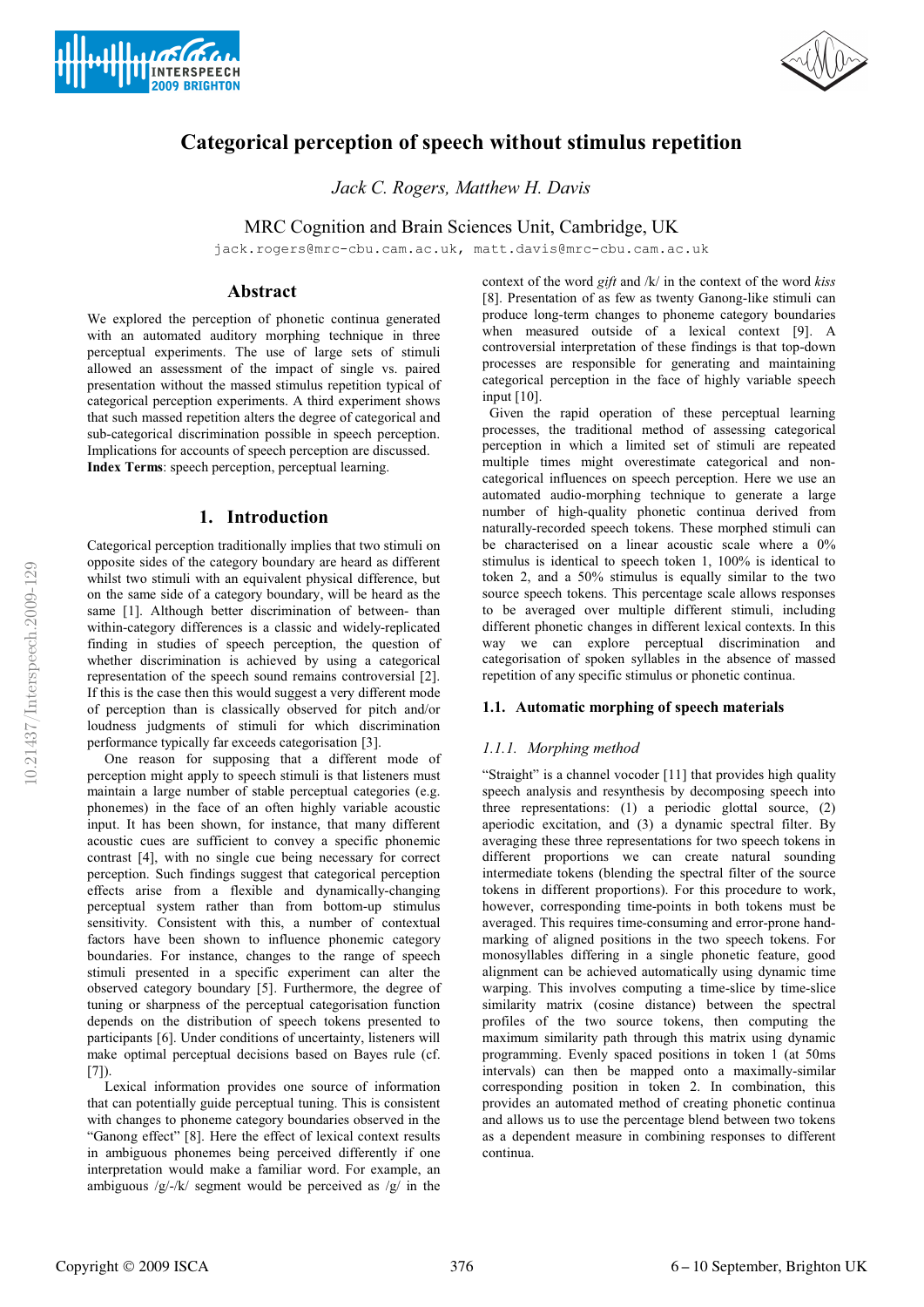# **2. Method**

# **2.1. Materials**

The experimental materials were generated by morphing a set of 320 monosyllabic single-feature minimal pairs from 3 lexical conditions (80 word pairs, e.g. *blade - glade*, 160 word-nonword pairs, e.g. *blouse* – *glouse*, *bown – gown*, and 80 non-word pairs e.g. *blem - glem*). Phonetic changes were made at syllable onset (*blade - glade*), offset *(tub - tug*), or medially (*flute - fruit*) and changes were made to voicing (/b/- /p/, /s/-/z/), manner  $((b/-/w))$  or place  $((b/-/d/-/g))$  of articulation. The original syllables were recorded by a male native English speaker, "Straight" morphing used to generate 10 intermediate tokens at 10% steps from 5% (similar to word 1 in the pair) to 95% (similar to word 2). Based on categorisation performance (Experiment 1), a subset of 96 pairs were chosen for a discrimination experiment (Experiment 2). This subset consisted of 24 word pairs, 48 word-non-word pairs (counterbalancing for lexical and phonetic status) and 24 non-word pairs, all with category boundaries between 35% and 65% and equal numbers of onset and offset changes. In Experiment 3, this set of stimuli was further reduced to two word pairs (*cone – tone* and *oat - oak*).

# **2.2. Experiment 1: Categorisation**

# *2.2.1. Procedure*

Twenty native British-English speakers each listened to 3200 morphed syllables (10 tokens for all 320 minimal pairs) with the different phonetic continua intermixed and presented in a pseudo-random order (approximately 100 minutes of testing with regular breaks). Two response alternatives were presented on screen 500ms after the offset of each speech token, with the critical phoneme underlined (e.g. blade – glade). Participants also indicated if they heard something other than the two response alternatives.

#### *2.2.2. Results*

Individual responses faster than 300ms or slower than 5000ms (0.5% of the data) and trials in which neither of the two possible alternatives was heard (0.7% of trials) were excluded. The proportion of responses matching either of the end points of the continuum was averaged over both continua and participants (shown in Figure 1). Results show the expected sigmoidal profile, with the majority of responses matching the most similar word option and a relatively sharp transition between the two response alternatives at the intermediate steps in the continuum. Differences between three lexical conditions are suggested with an increased number of 'real' word responses for the word–non-word pairs (Figure 1). This shift is analogous to the classic "Ganong effect" ([8]), but is observed here without stimulus repetition that could induce long-term shifts in the phonetic category boundary.

 To quantify this lexical shift we used logistic regression to compute the position of the category boundary for each phonetic continua (averaging over responses from all participants), and for each participant (averaging over responses to phonetic continua within each lexical condition). These regressions allow us to use the point in the morphed continua at which 50% responses were generated as the dependent measure (see inset graph Figure 1), computing ANOVAs by participants (*F1*) and items (*F2*). Analysis revealed a significant main effect of lexical condition (*F1* (2,

 $38$ ) = 25.27, p<0.001; *F2* (2.317) = 8.36, p<0.001) with a highly-significant lexically-driven shift in the category boundary for word-nonword pairs. Within the sets of pairs we can distinguish those in which phonetic changes occurred at the onset or offset of the syllable (excluding pairs with medial changes). Analysis revealed a significant main effect of onset versus offset change for subjects  $(F1(1, 19) = 18.05, p \le 0.01)$ but not items  $(F2 (1, 298) = 2.49, p=0.116)$ , with no significant interaction between lexical condition and position of phonetic change  $(F1$  and  $F2 \le 1$ ). The lack of any significant interaction demonstrates that lexical effects on phoneme perception are equivalent when lexical information precedes or follows the ambiguous phoneme. Hence, this finding suggests that phoneme identification is in this case delayed until after words are recognised.



*phonetic continuum for all 3 lexical conditions averaged over offset and onset changes. Inset bar-graph shows estimated position of the category boundary as a function of lexical status for phonetic changes at syllable onset or offset (error bars show the standard error of the mean over items).* 

#### **2.3. Experiment 2: Discrimination**

#### *2.3.1. Procedure*

Twenty new participants made a speeded 'same/different' judgement on two syllables from 96 of the minimal pairs used in Experiment 1 (see Materials). Each syllable was presented in one of 4 morph proportions (5, 35, 65 and 95, circled in Figure 1). Hence, participants heard either two identical syllables successively or two acoustically-different syllables with a 30%, 60% or 90% acoustic difference. Categorical perception would lead to differential responses for 30% acoustic differences that do or don't cross phoneme category boundaries (i.e. 35-65 trials vs. 5-35 and 65-95 trials). There were 16 trials for each of the 96 phonetic continua (1536 trials in total). Participants were instructed to indicate whether they heard two identical syllables (same), or not (different) on each trial. The inter-stimulus interval on specific trials was either 200ms or 800ms, and trials were counterbalanced across the two ISIs in 2 experimental versions. This ISI manipulation allows us to assess the time-course of within- and betweencategory discrimination. Previous studies have shown that acoustically-detailed syllable representations are only transiently held in echoic memory since within-category influences are weaker at longer ISIs (cf. [12]).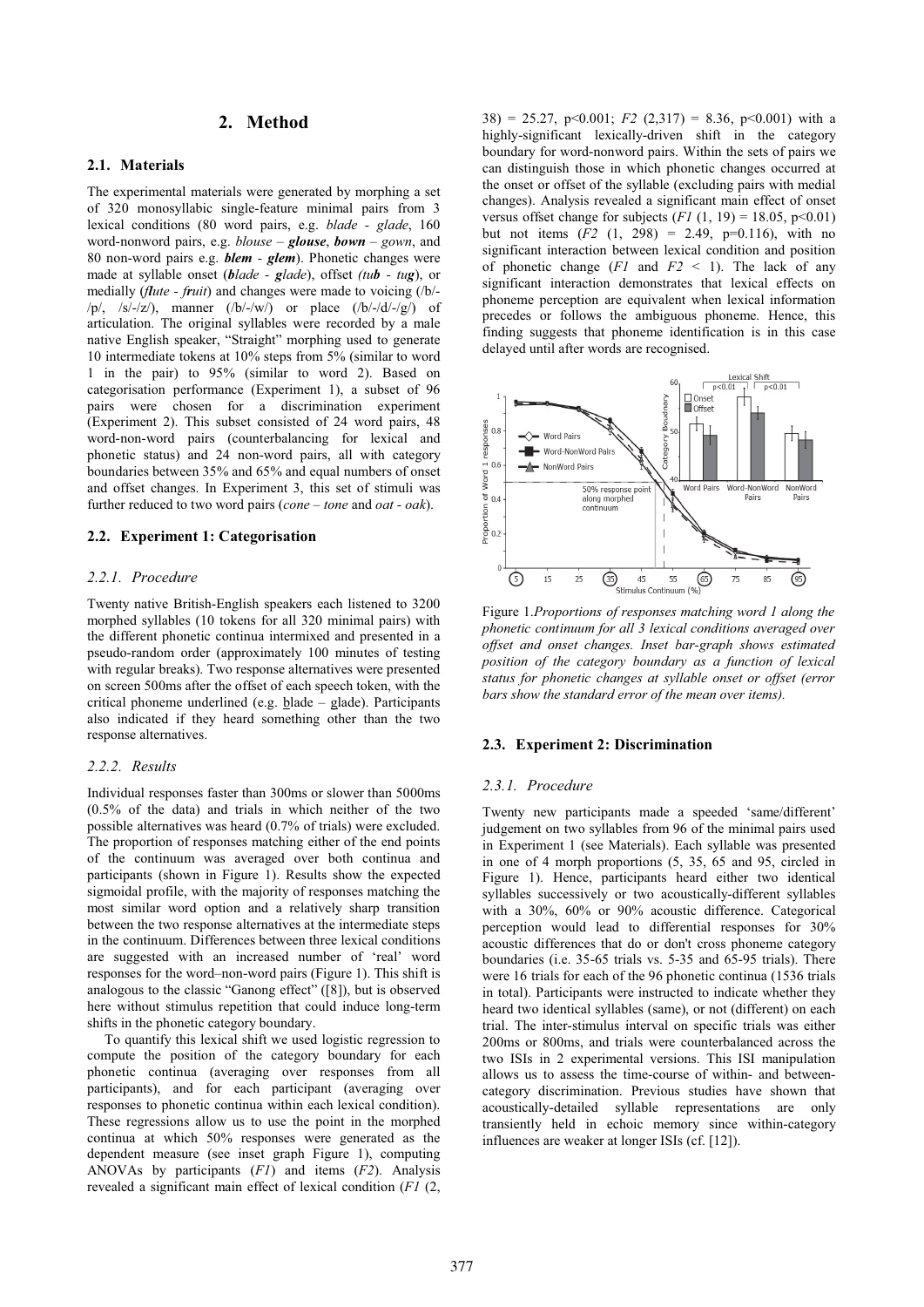## *2.3.2. Results*

Here we focus on responses to pairs of stimuli that contain a 30% acoustic difference but are heard within a single phonetic category (5/35, or 65/95 pairs) as well as pairs that contain an equivalent acoustic difference but that cross the category boundary (35/65 pairs). As shown in Figure 2, participant's responses show the classical categorical perception effect, with an increase in discrimination sensitivity (d') for stimulus pairs that straddle the category boundary in each of the lexical conditions and for both ISIs (200/800ms).



Figure 2. *Discrimination sensitivity for 30% acoustic changes within (5/35, 65/95), or between phonetic categories (error bars show the standard error of the mean over subjects (n=20)).*

 A 2 (ISI: 200/800ms) x 3 (lexical conditions) x 3 (trial-type: 5/35, 35/65, 65/95) repeated measures ANOVA revealed a significant main effect of within- versus between-category discrimination  $(F1 (2, 38) = 514.43, p<0.001; F2 (2, 276) =$ 327.67, p<0.001). Those pairs that cross the category boundary are more reliably distinguished. Analysis revealed no main effect of lexical condition (*F1* and *F2* < 1) or ISI (*F1* and  $F2 \leq 1$ ) implying that discrimination was equivalent overall in all three lexical conditions. Interestingly, there was a significant interaction between lexical condition and trial-type for subjects  $(F1 (4, 76) = 4.86, p < 0.01)$  but not items  $(F2 < 1)$ , post-hoc comparisons suggesting better within-category discrimination for word stimuli than non-word stimuli. In contrast to previous data [12], there was no interaction between ISI and trial-type  $(F1$  and  $F2 \le 1$ ), implying that participants were equally insensitive to within-category variation at both short (200ms) and long (800ms) ISIs.

#### **2.4. Experiment 3: Effects of stimulus repetition**

## *2.4.1. Procedure*

To assess whether the insignificant main effect of ISI on within-category sensitivity was due to limited stimulus repetition in Experiment 2, a third experiment was run using just two word pairs. The same procedure was used as in Experiment 2 but there were 416 presentations of each of two word pairs, rather than 16 presentations of 96 pairs in Experiment 2. A new set of 20 participants were tested.

# *2.4.2. Results*

Within and between-category discrimination of pairs, with a 30% acoustic change, is shown in Figure 3 (right-most graph) along with the results from Experiment 2, and predicted discrimination performance from Experiment 1. For Experiment 3, analysis by items was not possible but a 2 (ISI: 200/800ms) x

3 (trial type: 5/35, 35/65, 65/95) repeated measures ANOVA on subjects responses revealed the expected improvement in between-category discrimination  $(F(2, 38) = 300.44, p<0.001)$ . There was also a significant main effect of ISI  $(F (1, 19)) =$ 14.44, p<0.01), but no interaction between trial-type and ISI (*F* < 1). Thus it appears that participants showed improved discrimination of both within- and between-category differences at a short ISI. These results imply that initial acoustic comparisons preceding phonetic perception can contribute to between as well as within-category discrimination, consistent with certain previous findings [12], [13].

#### **2.5. Stimulus and task effects on speech perception**

All three experiments measured the perception of categorical and sub-categorical acoustic-phonetic changes to speech stimuli. By combining the data from the three experiments we can assess perceptual discrimination under different task conditions (categoristion vs. discrimination, i.e. Expt 1 vs. Expt 2), and different stimulus presentation conditions (with/without massed stimulus repetition, i.e. Expt 2 vs. Expt 3). Figure 3 presents data from all three experiments in the form of predicted or observed discrimination performance on word pairs with a 30% acoustic change (within- and betweencategory). In the case of Experiment 1, discrimination performance was predicted from categorisation responses for the 24 word pairs used in Experiment 2.



Figure 3. *Discrimination sensitivity (d') across all 3 experiments. Experiment 1 predicted discrimination (d') values derived from categorisation performance for word pairs. Experiment 2 observed discrimination (d) values for 24 word pairs presented with minimal stimulus repetition. Experiment 3: discrimination (d') values for 2 word pairs with multiple repetitions. Results from short and long ISIs presented separately for Expt 2 & 3. (Error bars show the standard error of the mean across subjects).* 

 By comparing the results from Experiment 1 and 2, it appears that discrimination of both within- and betweencategory differences shows the same profile, but was more accurate than predicted by categorisation responses. This effect can be quantified statistically by comparing observed discrimination performance for participants in Experiment 2 with the predicted performance from Experiment 1 for all 96 minimal pairs. Results revealed the expected effect of trial type (5/35, 35/65, 65/95) reflecting significantly enhanced between-category discrimination  $(F1 (2, 76) = 929.26$ , p<0.001;  $F2$  (2, 372) = 454.46, p<0.001). However, this was modulated by both a main effect of Experiment  $(F1 (1, 38))$ 215.34, p $\leq 0.001$ ; *F2* (1, 186) = 54.21, p $\leq 0.001$ ) and a trialtype by experiment interaction  $(F1 (2, 76) = 3.83, p < 0.05; F2$  $(2, 372) = 3.14, p < 0.05$ . This reflects the fact that